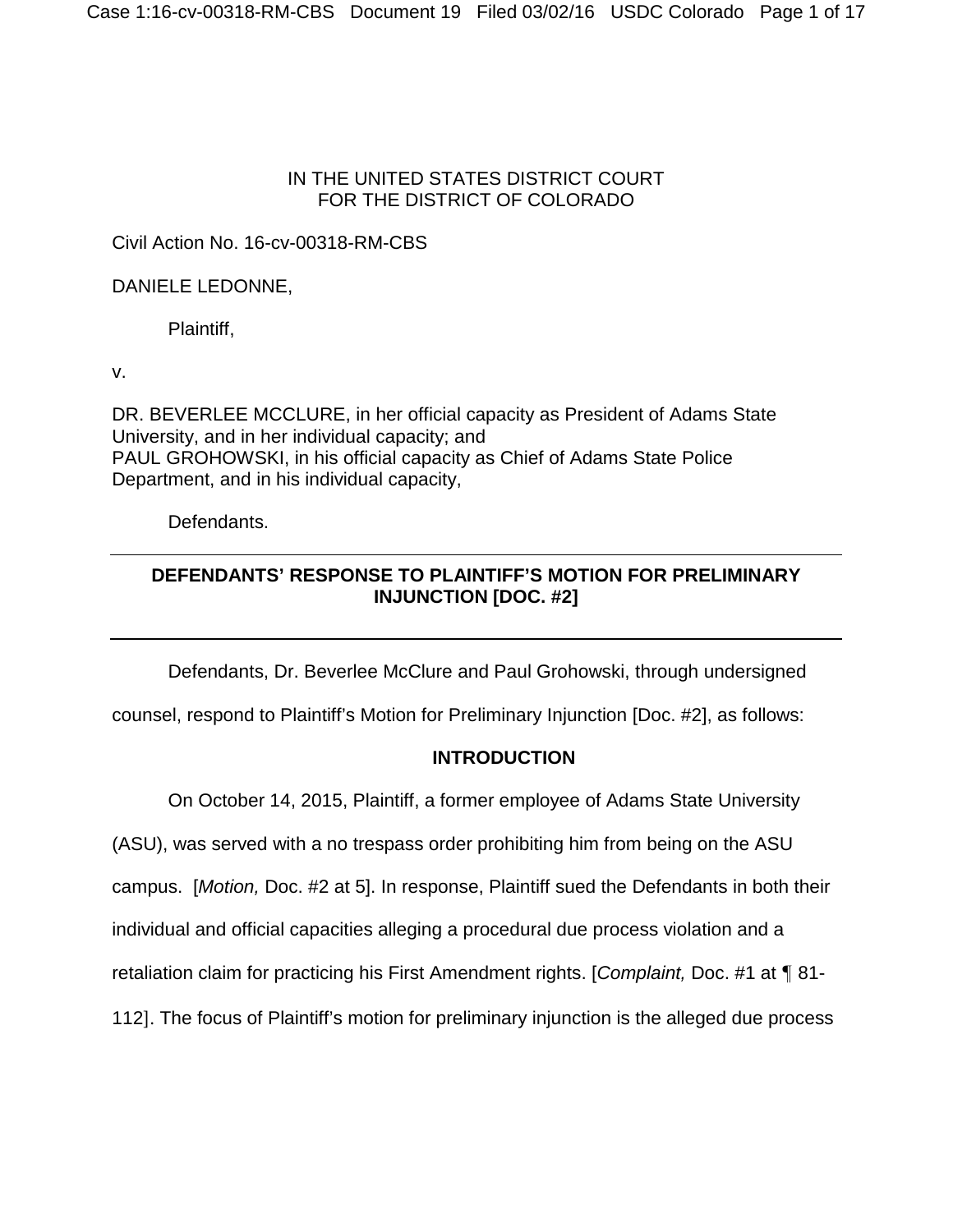violation. [Id. at 2 n.[1](#page-1-0)].<sup>1</sup> The relief Plaintiff seeks is to have the no trespass order lifted. [*Id.* at 24]. For the reasons stated more completely below, Plaintiff's motion should be denied.

### **STANDARD OF REVIEW**

"In general, 'a preliminary injunction is an extraordinary remedy; it is the exception rather than the rule." *GMC v. Urban Gorilla, LLC,* 500 F.3d 1222, 1226 (10<sup>th</sup> Cir. 2007) (quoting *GTE Corp. v. Williams,* 731 F.2d 676, 678 (10h Cir. 1984)). "[T]he right to relief must be clear and unequivocal." *Greater Yellowstone Coalition v. Flowers,* 321 F.3d 1250, 1256 (10<sup>th</sup> Cir. 2003).

The required elements for a preliminary injunction are: "(1) a substantial likelihood of success on the merits; (2) irreparable injury to the movant if the injunction is denied; (3) the threatened injury to the movant outweighs the injury to the party opposing the preliminary injunction; and (4) the injunction would not be adverse to the public interest." *Dominion Video Satellite, Inc., v. Echostar Satellite Corp.,* 269 F.3d 1149, 1154 (10<sup>th</sup> Cir. 2001). "The purpose of a preliminary injunction is not to remedy past harm but to protect plaintiffs from irreparable harm that will surely result without their issuance." *Schrier v. University of Colorado*, 427 F.3d 1253, 1267 (10<sup>th</sup> Cir. 2005).

 $\overline{a}$ 

<span id="page-1-0"></span> $1$  To the extent that Plaintiff's motion could be construed as also involving both his claims it would then fall within one of the categories of injunctive relief that are disfavored by the Tenth Circuit, as Plaintiff would be requesting all the relief he could receive on a judgment on the merits. *Fundamentalist Church of Jesus Christ of Latter-Day Saints v. Horne, 698 F.3d 1295, 1301 (10<sup>th</sup> Cir. 2012).*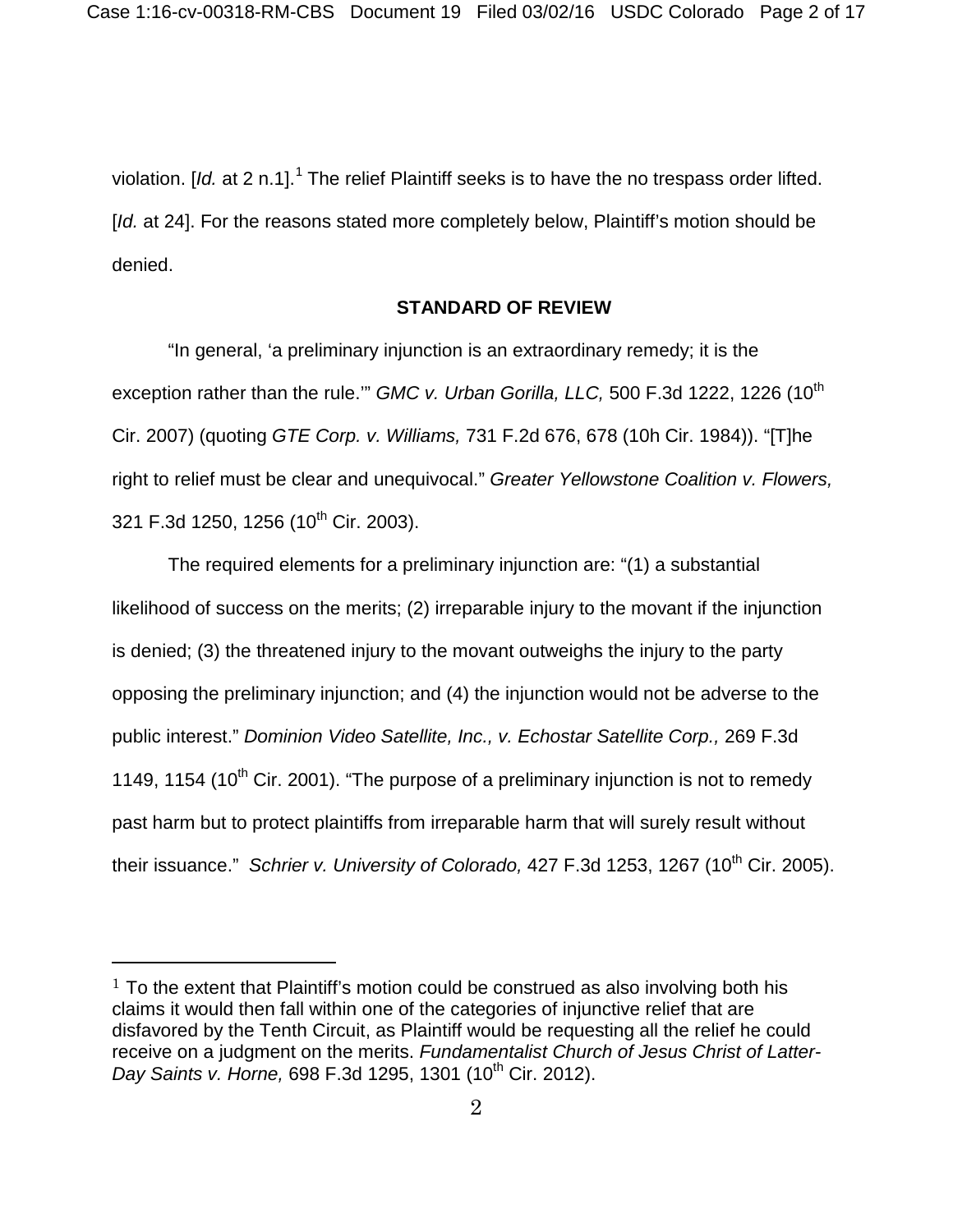# **RESPONSE TO PLAINTIFF'S STATEMENT OF FACTS**

In his motion, Plaintiff essentially restates the allegations from his Complaint. [*Motion*, Doc. #2 at 3-12]. An answer to the Complaint is not yet required. For purposes of Plaintiff's preliminary injunction motion, the only relevant material facts are that at the time the no trespass order issued Plaintiff was neither an ASU student nor an employee. Additionally, as discussed more completely below, Plaintiff's allegations do not satisfy the elements for injunctive relief.

# **ARGUMENT**

# **I. Plaintiff cannot demonstrate a substantial likelihood of success on the merits on his due process claim. [2](#page-2-0)**

## **A. Defendants are entitled to qualified immunity.**

l

Plaintiff's claims are brought pursuant to 42 U.S.C. § 1983. [*Complaint,* Doc. #1

at ¶ 3]. Qualified immunity is a defense that a public official has to a § 1983 claim when

sued in his or her individual capacity. *Medina v. Cram*, 252 F.3d 1124, 1128 (10<sup>th</sup> Cir.

2001). "Qualified immunity protects governmental officials from liability for civil damages

insofar as their conduct does not violate clearly established statutory or constitutional

<span id="page-2-0"></span> $2$  To the extent Plaintiff's request for a declaratory judgment is asserted independently of his request for prospective equitable relief, it is barred by the Eleventh Amendment. *See Jemaneh v. Univ. of Wyo.,* 82 F. Supp. 3d 1281, 1303 (D. Colo. 2015) ("immunity applies to preclude a plaintiff from seeking a declaration that a state officer has violated federal rights in the past, or seeking damages"); *see also Smith v. Plati,* 56 F. Supp. 2d 1195, 1201-1202 (D. Colo. 1999) (discussing sovereign immunity doctrine and limits of *Ex Parte Young*).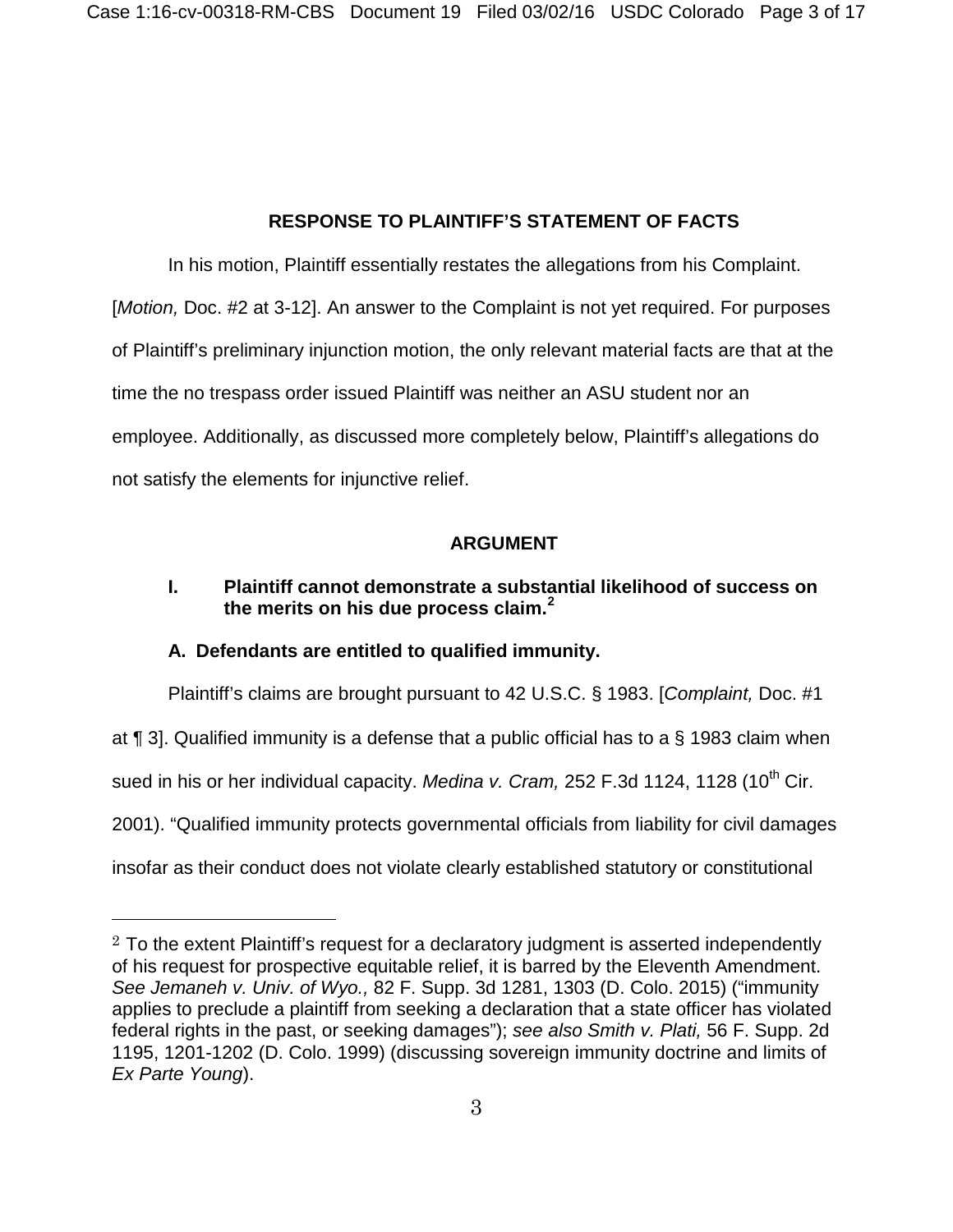rights of which a reasonable person would have known." *Weise v. Casper,* 593 F.3d 1163, 1166 (10<sup>th</sup> Cir. 2010) (internal quotation marks omitted); *Reinhardt v. Kopcow*, 66 F. Supp. 3d 1348, 1360 (D. Colo. 2014) (noting that the doctrine applies to even nominal damages claims). $3$  To overcome the defense of qualified immunity a plaintiff bears "a heavy two-part burden." Albright v. Rodriguez, 51 F.3d 1531, 1534 (10<sup>th</sup> Cir. 1995). A plaintiff must demonstrate that (1) the facts alleged make out a violation of a constitutional or statutory right, and (2) that the right at issue was "clearly established" at the time of the defendant's alleged misconduct. *Medina,* 252 F.3d at 1128.

In determining whether a right was clearly established, judges "look for Supreme Court or Tenth Circuit precedent on point or clearly established weight of authority from other courts finding the law to be as the plaintiff maintains." *Lundstrom v. Romero,* 616 F.3d 1108, 1119 (10<sup>th</sup> Cir. 2010). The right has to be sufficiently clear so that a person in the defendant's shoes would understand that what he or she did violated that right. *Casey v. W. Las Vegas Indep. Sch. Dist., 473 F.3d 1323, 1327 (10<sup>th</sup> Cir. 2007). As* explained in the next section of this response, Plaintiff's allegations do not overcome the defense of qualified immunity.

## **B. Plaintiff's allegations do not state a claim for a procedural due process violation.**

A procedural due process claim involves two elements: (1) is there a constitutionally protected liberty or property interest, and (2) was there an inappropriate

 $\overline{a}$ 

<span id="page-3-0"></span> $3$  To the extent Plaintiff seeks nominal damages against Defendants in their official capacities their relief would be barred as state officials are not "persons" for purposes of § 1983. *Will v. Michigan Dept. of State Police,* 491 U.S. 58, 65-66, 71 (1989).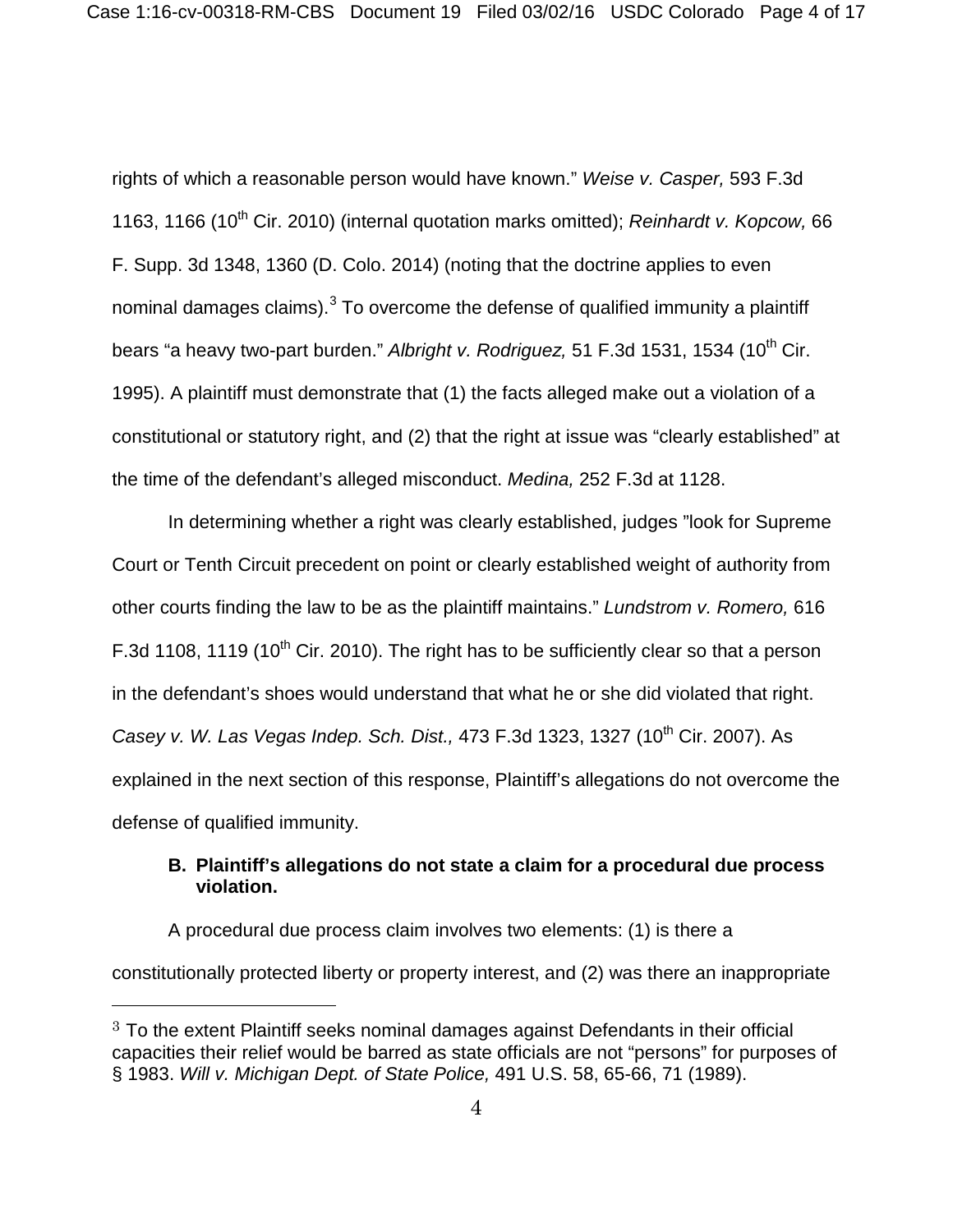level of process. *Couture v. Bd. of Educ. Albuquerque Pub. Schs.,* 535 F.3d 1243, 1256  $(10<sup>th</sup>$  Cir. 2008). The question of whether a liberty or property interest exists is ultimately a question of federal constitutional law. *Estate of Dimarco v. Wyoming Dept. of Corrections, 473 F.3d 1334, 1339 n.3 (10<sup>th</sup> Cir. 2007); <i>Town of Castle Rock v. Gonzales,* 545 U.S. 748, 756 (10<sup>th</sup> Cir. 2005).

Plaintiff relies on *Watson v. Board of Regents of the University of Colorado,* a 1973 Colorado Supreme Court decision, for the proposition that as a non-student and non-employee he has a constitutionally protected interest in accessing ASU's campus. [*Motion*, Doc. #2 at 15]. However, in *Watson* the Court did not provide any analysis regarding the interest possessed by a member of the general public in accessing a public university campus. A review of *Watson's* subsequent history does not yield a line of cases relying on it for the proposition that a non-employee and non-student has a constitutionally protected interest in accessing a public university campus.

The United States Supreme Court has held that in the First Amendment context, "a university differs in specific respects from public forums such as streets or parks or even municipal streets." *Widmar v. Vincent,* 454 U.S. 263, 267-268 n.5 (1981). Because a university's mission is educational, Supreme Court decisions "have never denied a university's authority to impose reasonable regulations compatible with that mission upon the use of its campus and facilities. *Id.* Therefore, the Court "[has] not held, for example that a campus must make all of its facilities available to students and nonstudents alike, or that a university must grant free access to all of its grounds or buildings." *Id.*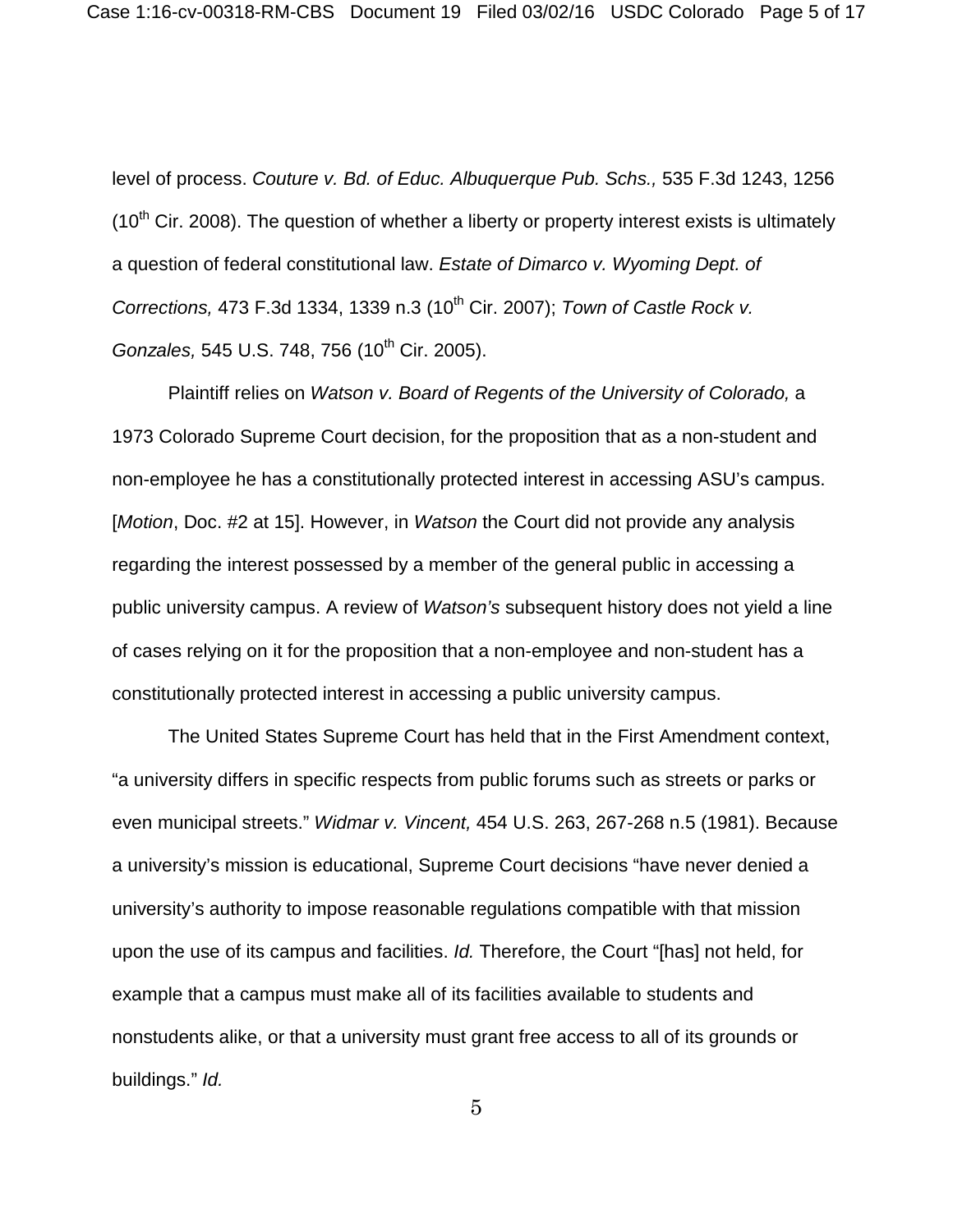While Defendants could not find any Tenth Circuit Court of Appeals decision on point, Colorado district courts have held that parents do not have a constitutionally protected right to enter their child's elementary school campus. In *O'Connor v. Bassoff,* No. 15-cv-02121-GPG, 2015 U.S. Dist. LEXIS 162366, at \*4-5 (D. Colo. Dec. 3, 2015), a parent was banned from his child's school campus unless he had the principal's prior approval because the parent was allegedly being "hostile and confrontational" with school staff. The district court found that "the law is well established that parents have no constitutional right to physically access school grounds." *Id.* at \*10; *Abegg v. Adams/Arapahoe Sch. Dist. J8/Aurora Pub. Schs,* No. 12-cv-01084-REB-MJW, 2012 U.S. Dist. LEXIS 187055, at \*13-17 (D.Colo. Oct. 9, 2012); *Knight v. Bieneman,* No. 14 cv-2641-WJM-CBS, 2015 U.S. Dist. LEXIS 4305, at \*18-19 (D. Colo. Jan. 14, 2015).

Factual disputes over a Plaintiff's alleged conduct are immaterial in determining whether or not a plaintiff has a constitutionally protected right. *O'Connor,* No. 15-cv-02121-GPG, 2015 U.S. Dist. LEXIS 162366, at \*10-11. In support of that proposition the district court in *O'Connor* referenced a New Jersey federal district court case where the judge "acknowledged that the substance and tone of plaintiff's contacts with the school were in genuine dispute, but held the disputes were not material to the underlying assertion of a violation of plaintiff's constitutional rights." *Id.* at 11. Accordingly, the court in *O'Connor* held that "even if, as Plaintiff alleges, he was not threatening or abusive, the Defendants' actions did not violate his constitutional due process." *Id.* at \*10.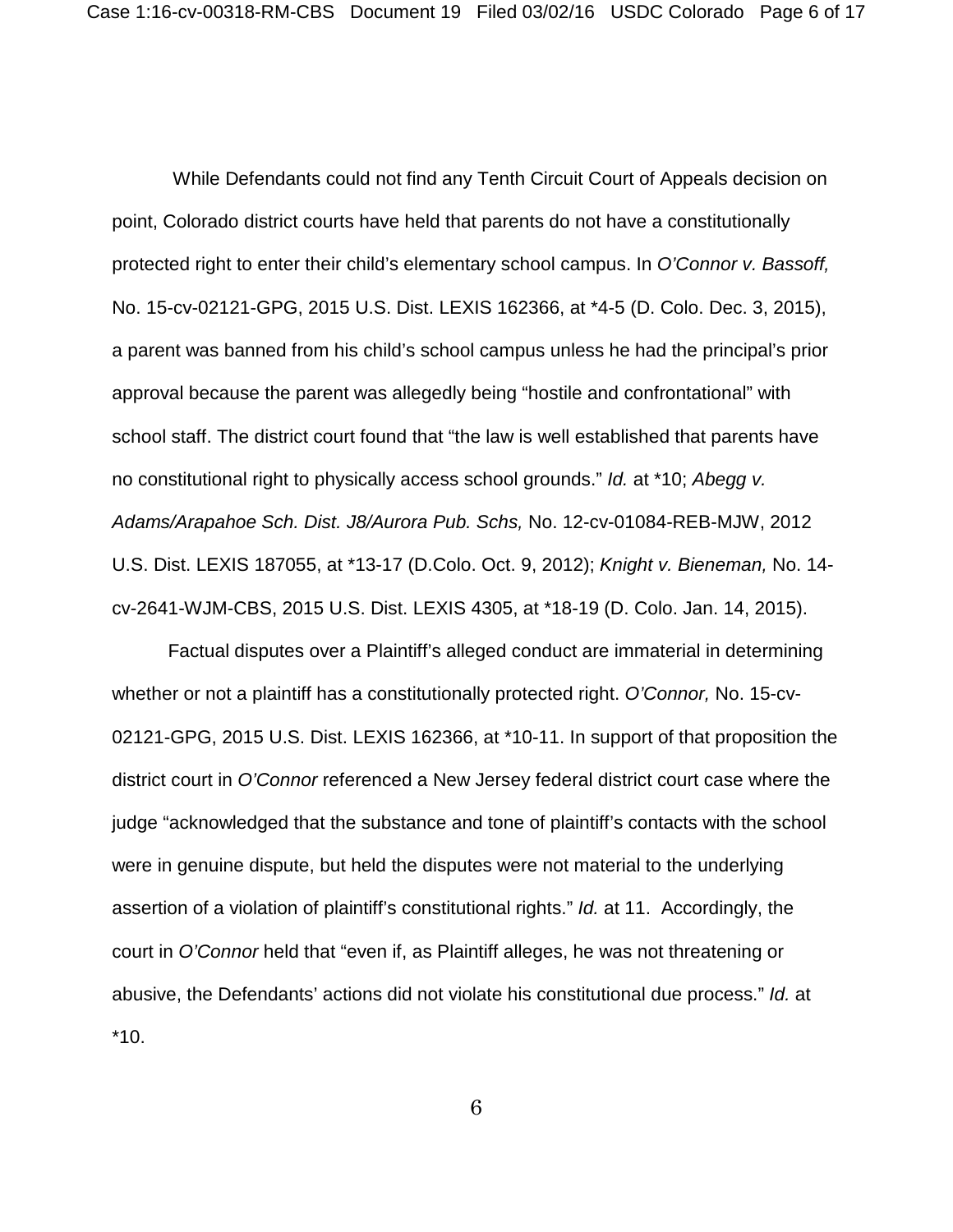Courts in other federal circuits have held that non-students and non-employees do not have a constitutionally protected interest in accessing public campuses. For instance, the Second Circuit Court of Appeals has held that a plaintiff who was a nonstudent and non-employee when he received a persona non grata letter excluding him from a university campus for reportedly making threats of violence to a faculty member had the status of a visitor and therefore, did not "have a Fourteenth Amendment liberty or property interest in being present on campus." *Moore v. Ricotta,*  No. 01-7264, 2002 U.S. App. LEXIS 19742, at \*3 (2nd Cir. 2002).

Similarly, a Fourth Circuit district court held that neither an alumnus nor a prospective student had a constitutionally protected interest in accessing campus facilities. *Uzoukwu v. Prince George's Community College Board of Trustees,* No. DKC 12-3228, 2013 U.S. Dist. LEXIS 115262, at \*21-22 (D. MD August 15, 2013). An Eighth Circuit district court held that "members of the general public have neither a liberty nor property interest in being present on a university campus, and, absent any such interest, are not entitled to the procedural due process protections of the Fourteenth Amendment." *Holbach v. Jenkins,* No. 4:09-cv-026, 2009 U.S. Dist. LEXIS 67525, \*14- 15 (D. N.D. July 15, 2009).

The Ninth Circuit Court of Appeals has held that there is no constitutionallyprotected interest for non-students and non-employees to be on a public university campus. In *Souders v. Lucero*, 196 F.3d 1040, 1044 (9<sup>th</sup> Cir. 1999), a university issued a partial exclusion ban against an alumnus accused of stalking, and then broadened the ban to include the entire campus after the alumnus violated the initial restriction. When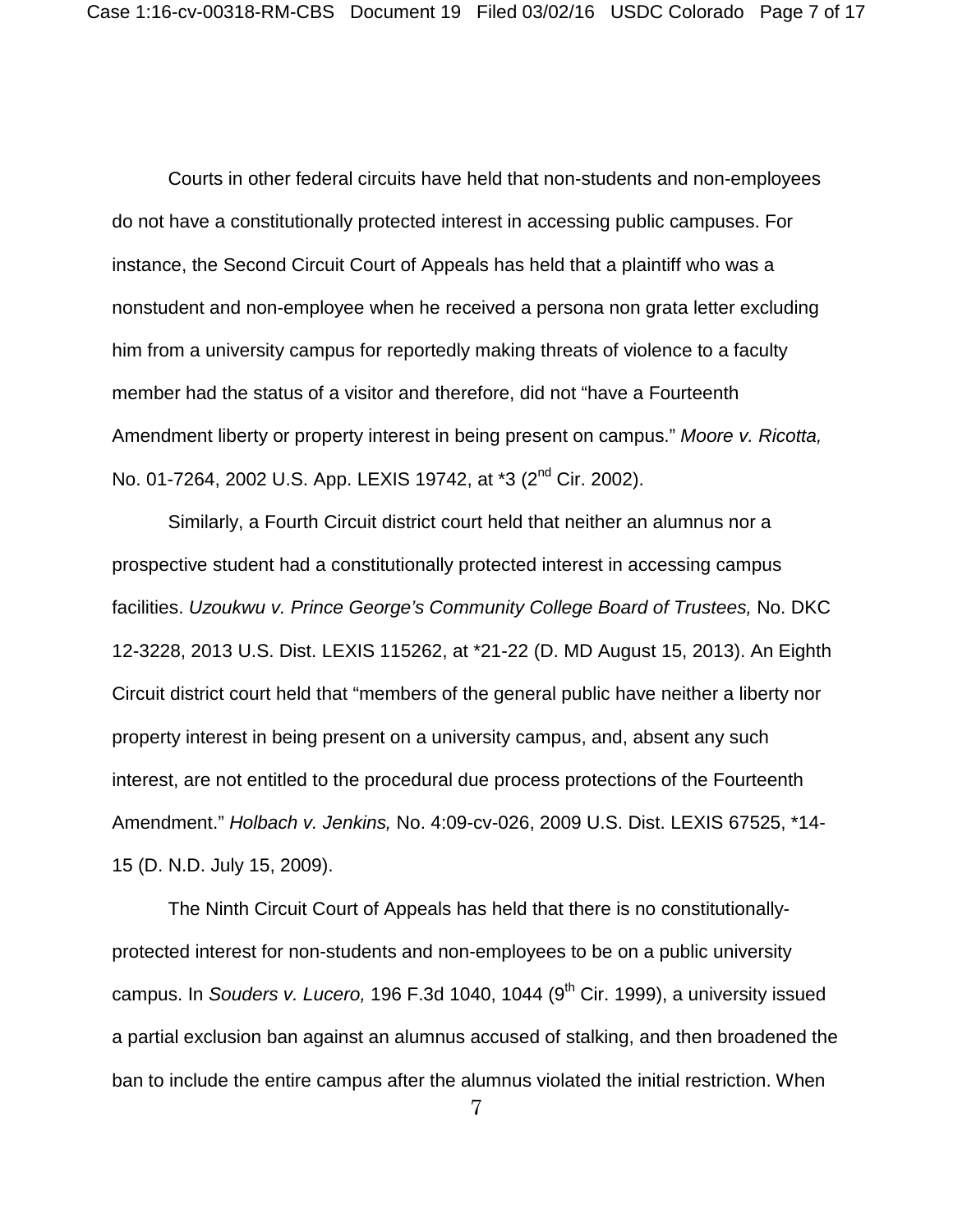the alumnus challenged the restriction the court held that the university had "not so completely abandoned control that [its campus became] indistinguishable from a public street." *Id.* at 10[4](#page-7-0)6.<sup>4</sup> Therefore, the court held that the plaintiff had failed to establish a constitutionally protected interest in having access to the university. *Id.* Accordingly, the court held that because there was no constitutionally protected interest it need not decide whether the due process procedures were adequate. *Id.*

In a Ninth Circuit district court case, an unsuccessful job applicant for a university position seeking to protest the university's application process alleged that his First Amendment rights were violated when the university directed that his communications be restricted to university general counsel and prohibited him from contacting university employees. *Player v. University of Idaho-Moscow,* No. 3:14-CV-00128-EJL-REB, 2015 U.S. Dist. LEXIS 175398, at \*7 (D. Idaho August 3, 2015). Relying on *Souders,* the district court held that "non-students, including alumni, do not have the same rights to travel around the campus and access its buildings and programs as do the students and employees." *Id at* \*8. Therefore, the district court held that the exclusion of the nonstudent from the campus did not violate his constitutional rights. *Id.* at \*9.

Along these same lines the Eleventh Circuit has held that with respect to universities, "the First Amendment does not guarantee access to property just because it is owned by the government." *Bloedon v. Grube,* 631 F.3d 1218, 1230 (11th Cir. 2011)

l

<span id="page-7-0"></span><sup>4</sup> The court cited *Watson* as an example where the validity of an exclusion order was denied.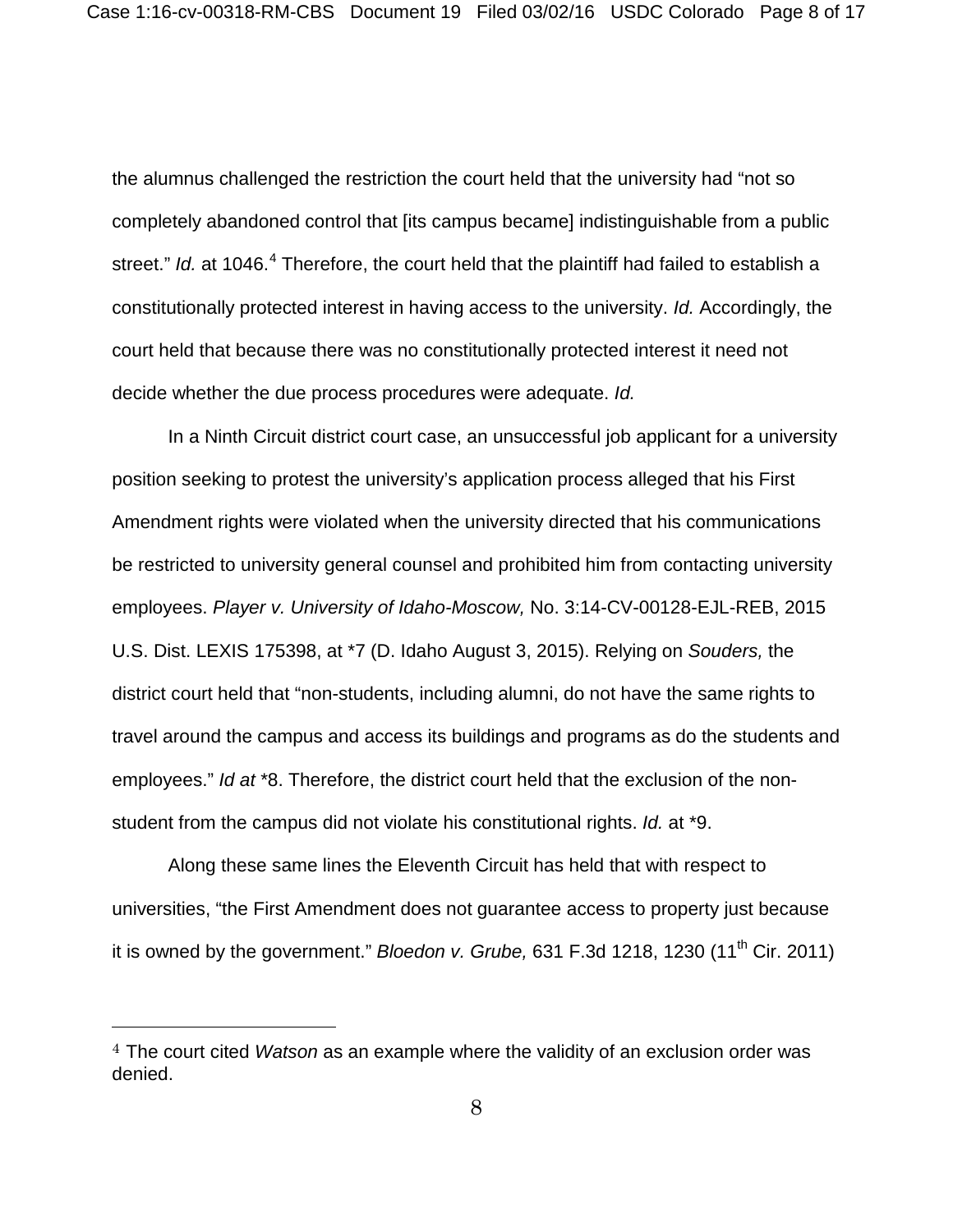(for First Amendment purposes plaintiff sought to enjoin university from regulating the access that the general public had to a university campus).

On a related point, a First Circuit district court held that a college student who was on a partial campus ban was not deprived of a right to use the public pool on campus or attend a campus "pinning" ceremony because these activities were unrelated to the plaintiff's association with the college as either a student or employee and plaintiff was essentially a member of the public. *Price v. Mount Wachusett Community College,*  No. 11-10922-FDS, 2012 U.S. Dist. LEXIS 118185, at \*21-22 (D. Mass. Feb. 17, 2012) ("[Plaintiff] offers no case law suggesting that, as a member of the public, she had a constitutionally protected interest in access to a state-college campus for these purposes."). These federal court cases demonstrate that the prevailing rule is that a non-student and a non-employee do not have a constitutionally protected interest in accessing a public university campus. In the absence of a constitutionally protected interest, a plaintiff cannot sustain a due process violation.

In this case, Plaintiff was neither a student nor an employee at the time the no trespass order was issued. [*Complaint,* Doc. #1 at ¶ 16]. Pursuant to the applicable federal cases, Plaintiff did not have a constitutionally protected interest in accessing ASU's campus. Even if a constitutionally protected right existed for a non-student and non-employee to access a public campus, at the very least, the applicable federal case law does not establish that the right was clearly established. Therefore, the Defendants would be entitled to qualified immunity on Plaintiff's individual capacity claims. Plaintiff's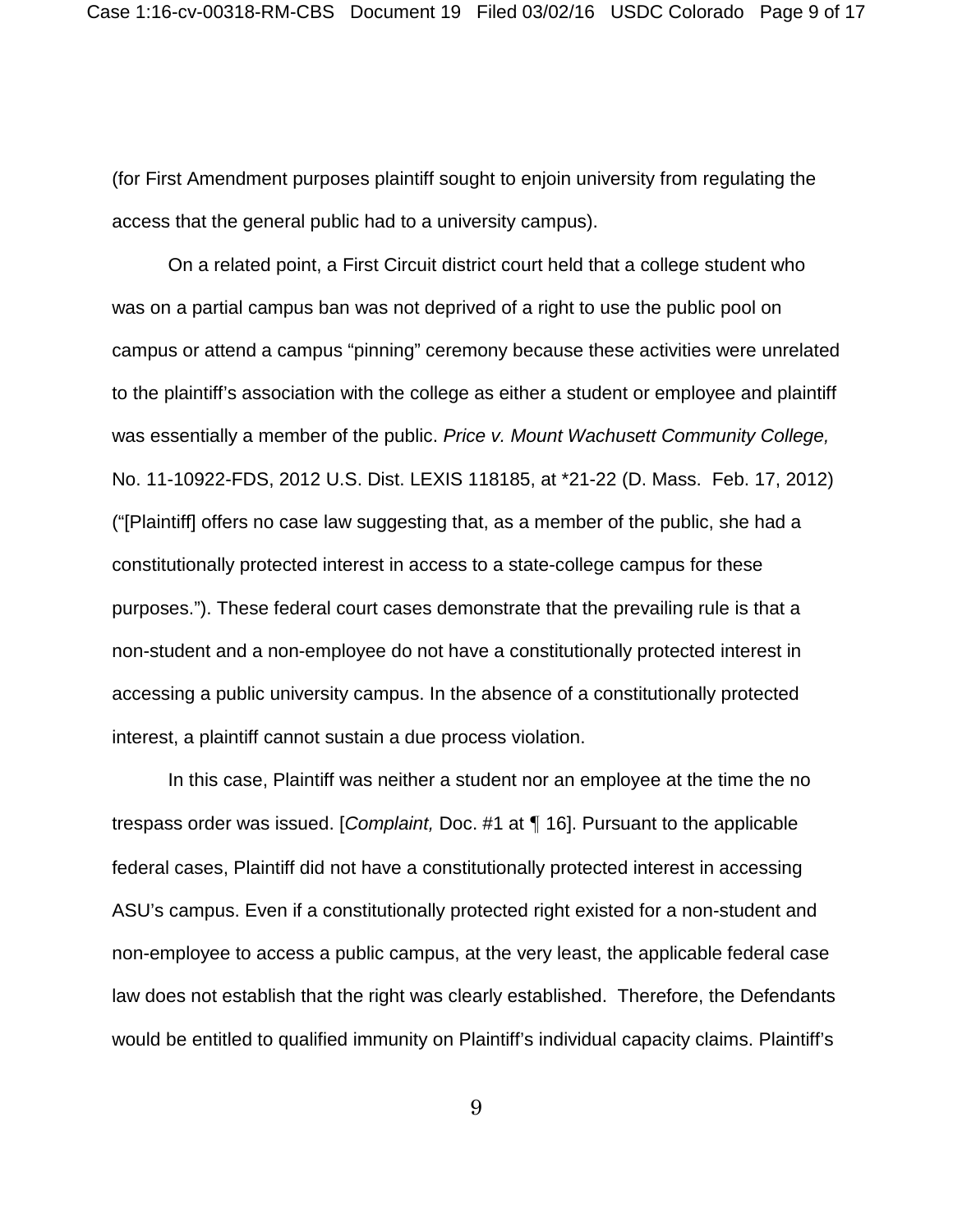official capacity claims should be dismissed for the same reasons as the federal law does not support the finding of a constitutionally protected interest.

For the reasons discussed above, Plaintiff's allegations also fail to support a stigma-plus claim. As Plaintiff notes, the elements of a stigma-plus claim are: "(1) government defamation and (2) an alteration in legal status." *Guttman v. Khalsa,* 669 F.3d 1101, 1125 (10<sup>th</sup> Cir. 2012). Plaintiff alleges that his legal status has changed because he cannot enter ASU's campus. [*Motion,* Doc. #2 at 16]. However, as discussed above, this deprivation does not amount to a legal change in status because Plaintiff does not have a constitutionally protected interest in accessing ASU's campus. *See Uzoukwu,* No. DKC 12-3228, 2013 U.S. Dist. LEXIS 115262, at \*32 (plaintiff failed to state a claim for a stigma-plus violation where he did not have a constitutional protected interest in accessing community college facilities). Therefore, Plaintiff's stigma-plus claim fails as a matter of law.

Even if Plaintiff could establish a constitutionally protected interest, his allegations do not support a due process violation. Plaintiff's allegations reflect that the no trespass order was issued because "[his] alleged behavior [was] deemed to be detrimental to the well-being of the institution and/or incompatible with the function of the University." [*Complaint,* Doc. #1 at ¶ 35; *Complaint* at Exhibit 2]. The order was issued for an indefinite period subject to an appeal. [*Id.* at ¶ 37; Exhibit 2].

Plaintiff's allegations further reflect that when he disputed the propriety of the no trespass order, ASU's vice-president proposed a meeting where Plaintiff would be provided "an opportunity to provide information to [his] appeal." [*Id.* at ¶ 38-39].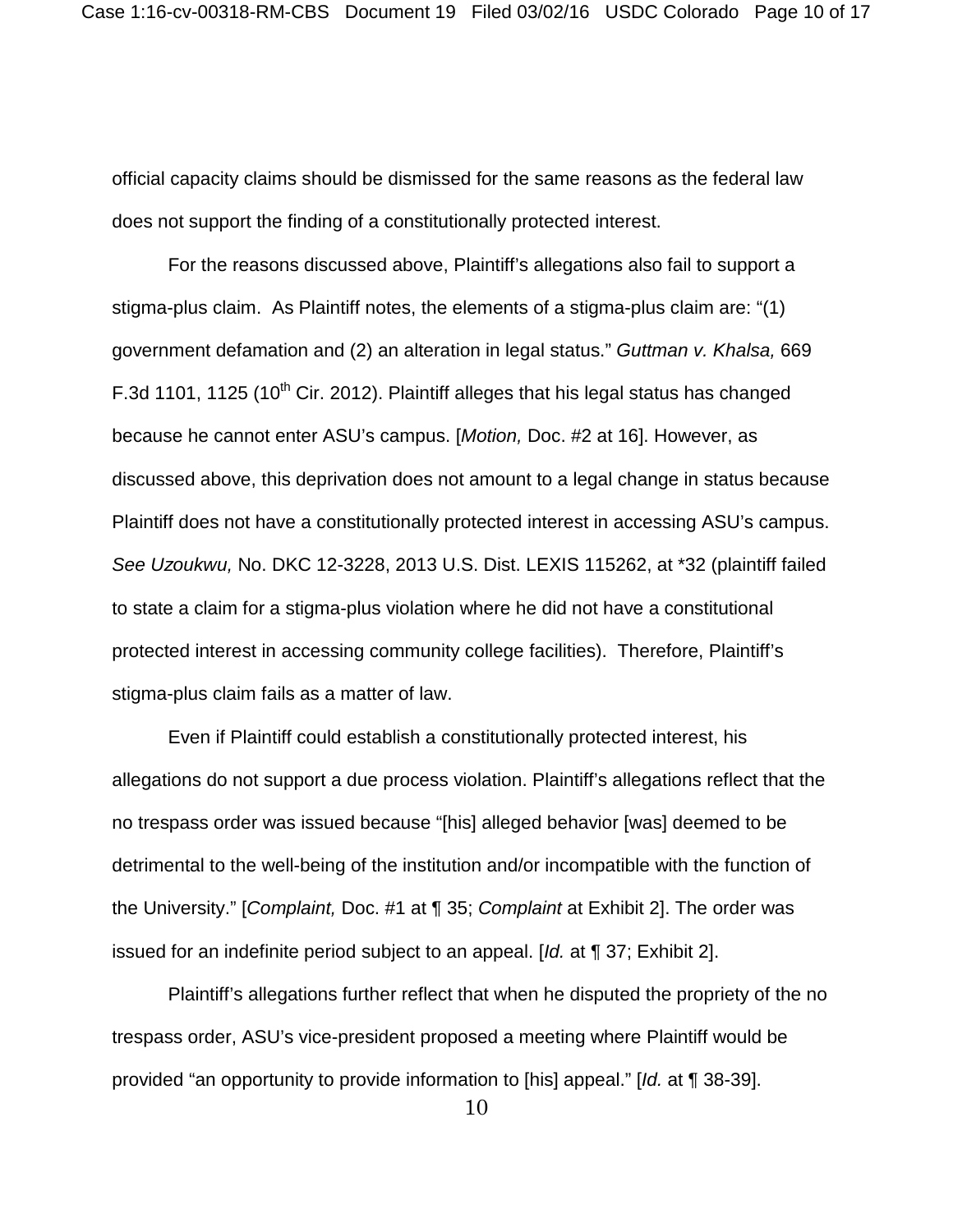Subsequently, in response to an email from Plaintiff regarding the proposed meeting, the vice president provided further information regarding the no trespass order stating that it was based on multiple reports that ASU administration had received from ASU employees who felt "harassed, annoyed or alarmed by the repeated contact and communications made by [him]." [Exhibit A and A-1]. Plaintiff's allegations reflect that he chose not to meet with ASU's vice president. Therefore, even if Plaintiff could allege a constitutionally protected interest that was clearly established, his allegations do not state a claim for a due process violation.

#### **II. Plaintiff's allegations fail to demonstrate irreparable harm.**

"[C]ourts have consistently stated that 'because a showing of probable irreparable harm is the single most important prerequisite for the issuance of a preliminary injunction, the moving party must first demonstrate that such injury is likely before the other requirements for the issuance of an injunction will be considered.'" *Dominion Video Satellite, Inc., v. Echostar Satellite Corp.,* 356 F.3d 1256, 1260 (10<sup>th</sup> Cir. 2004) (quoting *Reuters Ltd. v. United Press Int'l, Inc.,* 903 F.2d 904, 907 (2nd Cir. 1990). "Establishing irreparable harm is 'not an easy burden to fulfill.'" *Hunter v. Hirsig,*  614 Fed. App'x 960, 962 (10<sup>th</sup> Cir. 2015) (quoting *Greater Yellowstone Coalition*, 321 F.3d at 1258).

"In defining the contours of irreparable harm, case law indicates that the injury 'must be both certain and great, and that it must not be merely serious or substantial." *Dominion Video Satellite, Inc.,* 356 F.3d at 1262 (quoting *Prairie Band of Potawatomi*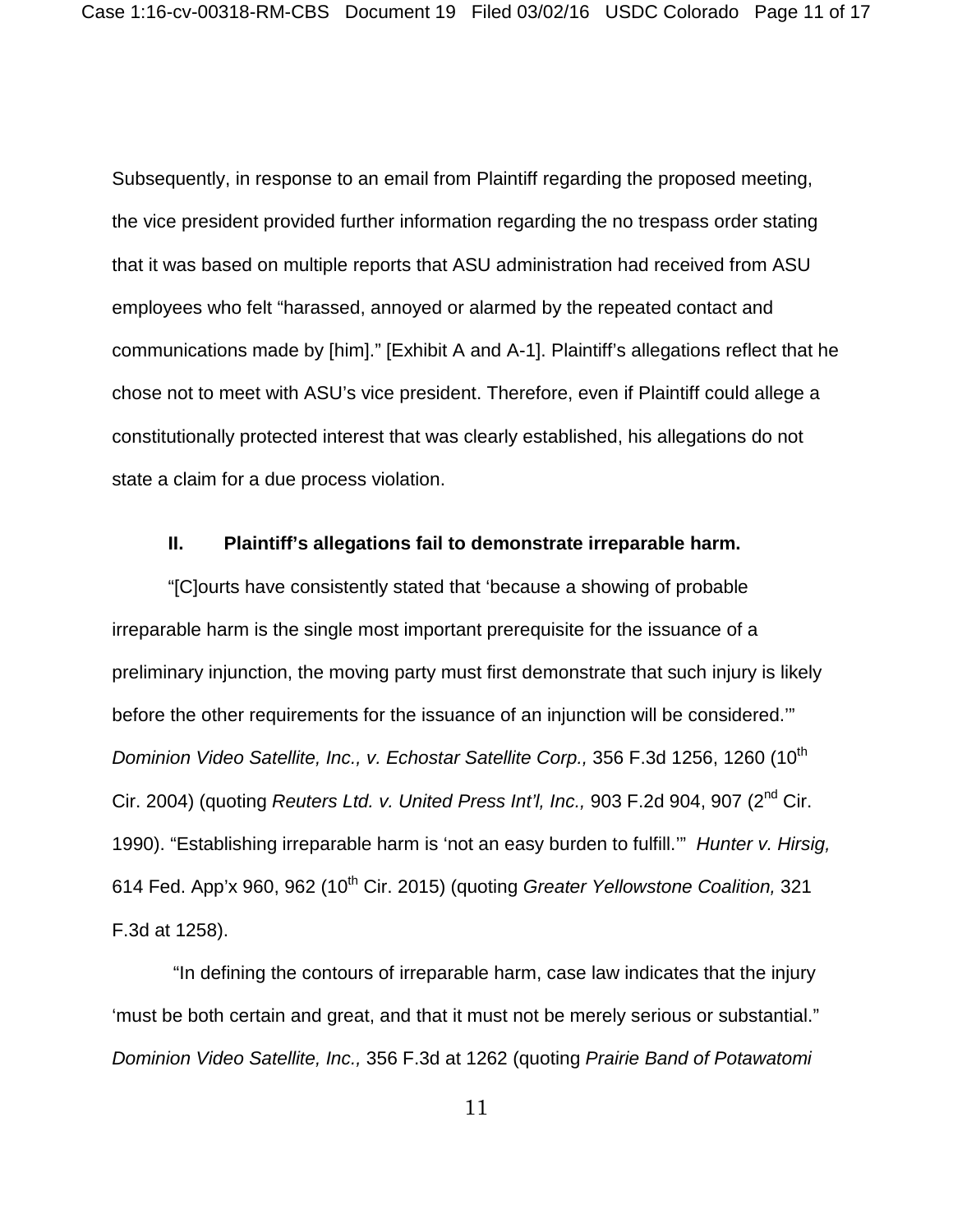*Indians v Pierce,* 253 F.3d 1234, 1250 (10<sup>th</sup> Cir. 2001) (internal citation and quotations omitted). To obtain injunctive relief, the injury complained of must be "of such *imminence* that there is clear and present need for equitable relief to prevent irreparable harm." *Heideman v. South Salt Lake,* 348 F.3d 1182, 1189 (10<sup>th</sup> Cir. 2003) (quoting *Wis. Gas Co. v. FERC, 758 F.2d 669,* 674 (D.C. Cir. 1985) (emphasis in original) (brackets, citations and internal quotation marks omitted).

A delay in filing a motion for injunctive relief may be taken as an indication that the harm would not be serious enough to justify a preliminary injunction. *Utah Gospel Mission v. Salt Lake City Corp.,* 316 F. Supp. 2d, 1201, 1221 (D. Utah 2004). Here, though the no trespass order was delivered to Plaintiff on October 14, 2015 [*Complaint,* Doc. #1 at ¶ 1], he did not move for a preliminary injunction until February 10, 2016. Accordingly, the almost four month delay in filing the motion for preliminary injunction undercuts Plaintiff's argument that he will sustain irreparable harm unless the proposed injunction is granted.

Nor do Plaintiff's allegations otherwise rise to the level of irreparable harm. Plaintiff argues that the requirement of irreparable harm is satisfied where an alleged constitutional right is involved. [*Motion*, Doc. #2 at 21]. However, as discussed above, Plaintiff did not have a constitutionally protected interest in accessing ASU's campus. Accordingly, Plaintiff cannot sustain a claim for a due process violation. *See e.g. Moore,* No. 01-7264, 2002 U.S. App. LEXIS 19742, at \*3.

Plaintiff relies on the 2001 Tenth Circuit case *Dominion Video Satellite v. Echostar Satellite Corp.* and an Eighth Circuit case for the proposition that allegations of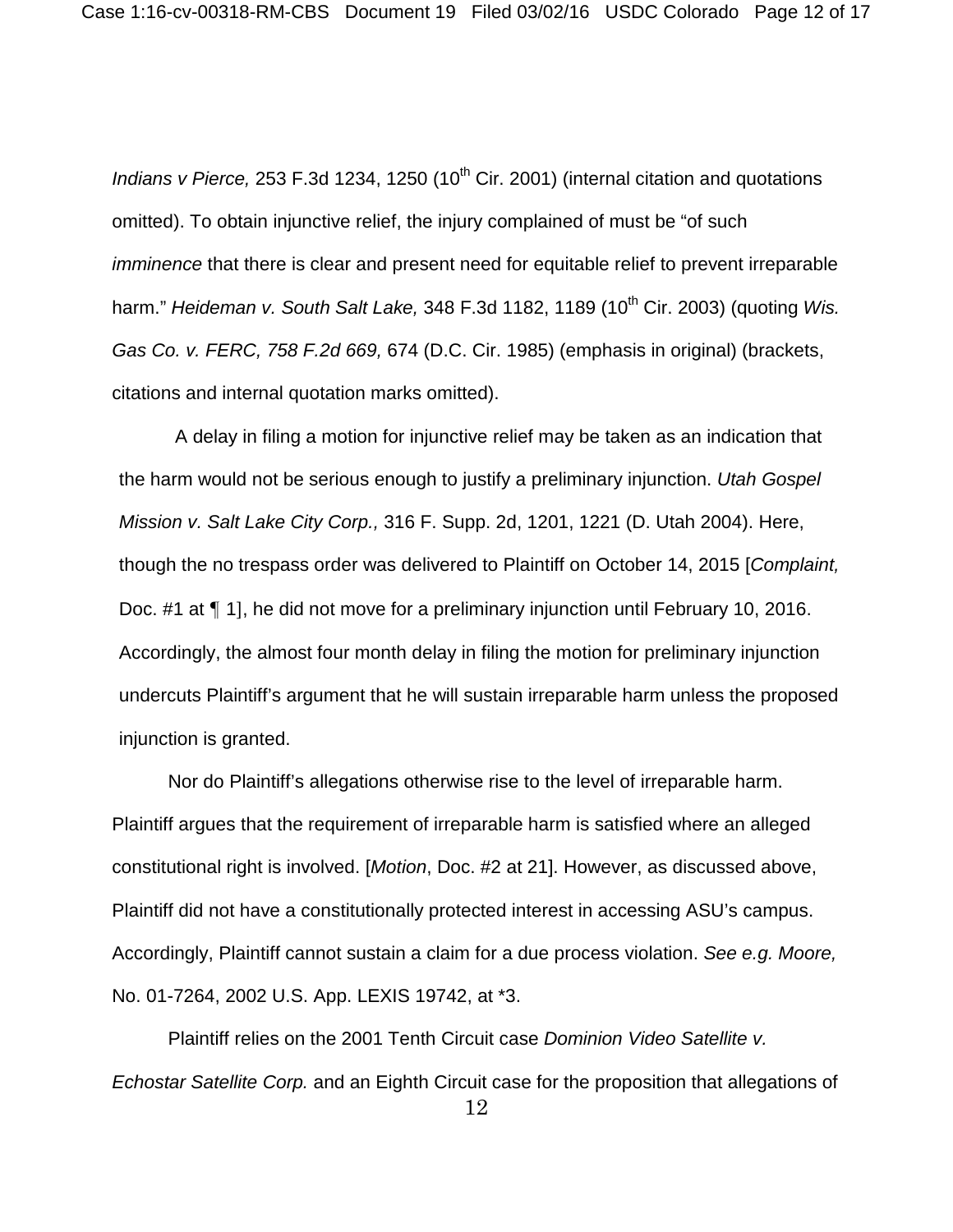reputational damage constitute irreparable harm. [*Motion*, Doc. #2 at 21-22]. More recently, the Tenth Circuit in *Hunter*, a 2015 decision, held that allegations to a litigant's reputation do not rise to the level of irreparable harm. *Hunter,* 614 Fed. App'x at 963 ("[P]laintiff's challenge is meritless because, as a matter of well-settled law, allegations of reputational injury *do not* rise to the level of irreparable harm that could justify injunctive relief.") (emphasis in original); *see Schrier,* 427 F.3d at 1267 ("[Plaintiff] made no attempt to apprise this court of any evidence in the record showing actual or significant risk of loss of prestige, academic reputation or professional opportunities that cannot be remedied by money damages."). Moreover, Plaintiff's allegations of reputational injury target past harm and do not allege any future harm. [*Complaint,* Doc. #1 at ¶ 66 ("[Plaintiff's professional reputation has been *harmed*…" (emphasis added)]. Injunctive relief is not a device to remedy past harm. *Schrier,* 427 F.3d at 1267.

Plaintiff also alleges that the no trespass order is threatening his livelihood, but fails to provide any specific examples. [*Motion,* Doc. #2 at 7]. As discussed above, Plaintiff was not employed by ASU at the time the no trespass order issued. The allegations in Plaintiff's Complaint reflect that after the no trespass order was issued, ASU still allowed Plaintiff to come onto the campus to meet contractual obligations he had to film "The Nutcracker Ballet" and to film an art gallery opening. [*Complaint,* Doc. #1 at ¶ 69; ¶ 70]. Plaintiff does not allege that there were any other requests made to ASU to perform similar work on campus that ASU denied.

Plaintiff alleges that he has a long-running relationship with the Southern Colorado Film Festival and that as a result of the no trespass order he missed the 2015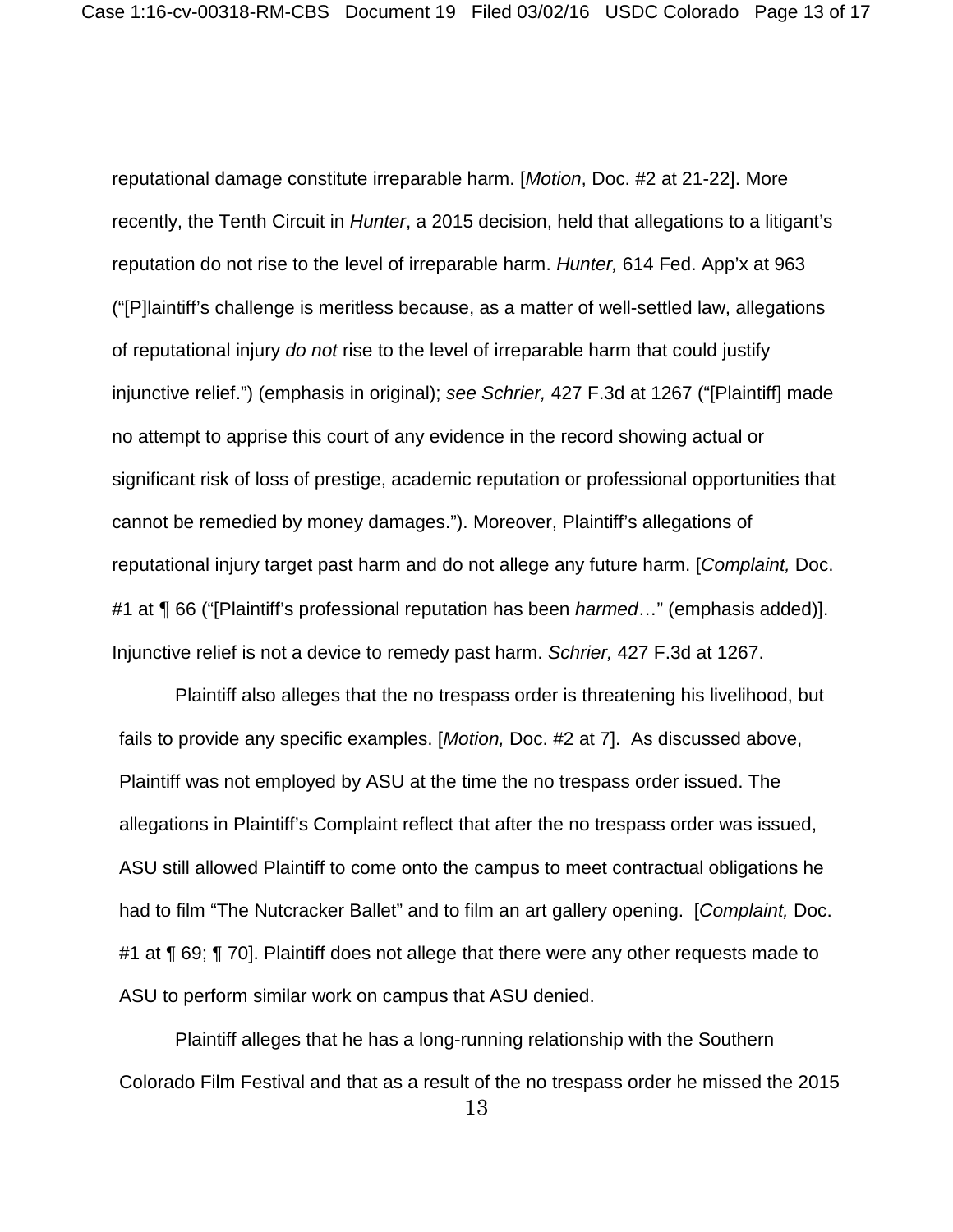festival. [*Id.* at ¶ 48]. Plaintiff does not allege that he requested to attend the film festival and was turned down. Moreover, a request for injunctive relief cannot be used to remedy past harm. *Schrier,* 427 F.3d at 1267.

Plaintiff's allegation that he is being denied educational, intellectual, and cultural programs on campus suffers from a similar lack of specificity. [*Motion,* Doc. #2 at ¶ 7- 9]. In his motion for preliminary injunction, the only two specific events that Plaintiff alleged requiring immediate action by the Court was a trip to Peru that is scheduled for this summer and a student play he wants to attend. [*Motion,* Doc. #2 at 8-9; *Complaint,* Doc. #1 at ¶ 51]. Based on reason and belief, the Peru trip was open to both ASU students and the community at large and Plaintiff had previously paid for the trip. On February 18<sup>th</sup>, defense counsel informed Plaintiff's counsel that Plaintiff would be able to go on the trip. The resolution of this issue is yet another reason that merits against the entry of injunctive relief. Plaintiff does not allege that he requested and was denied an opportunity to attend the play. Moreover, Plaintiff's allegations regarding the play do not rise to the level of irreparable harm which requires that the alleged harm be "both certain and great" and something more than "merely serious or substantial." *Dominion Video Satellite, Inc.,* 356 F.3d at 1262 (quoting *Pierce,* 253 F.3d at 1250 (internal citation and quotations omitted).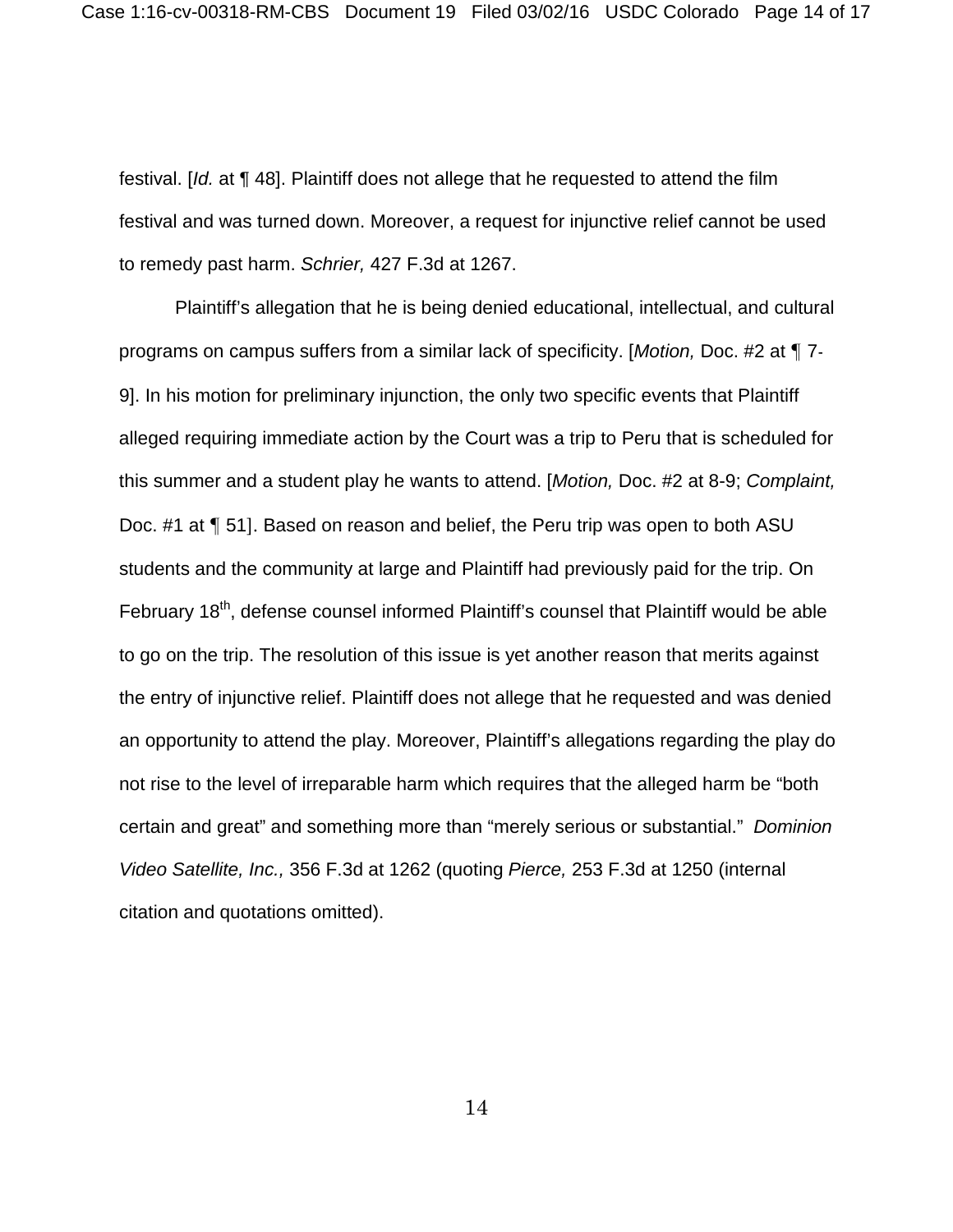**III. The allegations do not show that the threatened injury to Plaintiff outweighs the injury to the Defendants nor do the allegations show that the proposed injunction would not be adverse to the public interest.**

A university has an interest in providing order and safety for a campus. *See Collins v. University of New Hampshire,* 664 F.3d 8, 25 (1<sup>st</sup> Cir. 2011). On the other hand, as previously discussed, Plaintiff, a non-student and non-employee of ASU does not have a constitutionally protected interest in accessing the campus. *See e.g. Moore,*  No. 01-7264, 2002 U.S. App. LEXIS 19742, at \*3.

Therefore, Plaintiff cannot satisfy the final two elements for a preliminary

injunction. While Plaintiff notes that ASU allowed Plaintiff onto campus on two

occasions to fulfill his contractual obligations [*Motion,* Doc. #2 at 23], as discussed

above, those facts only serve to further demonstrate the absence of irreparable harm.

#### **CONCLUSION**

For the reasons stated herein, Plaintiff's motion for a preliminary injunction should be denied.

## CYNTHIA H.COFFMAN

Attorney General

*s/Patrick L. Sayas* KATHTLEEN SPALDING\* PATRICK L. SAYAS\* Senior Assistants Attorney General Tort Litigation Civil Litigation and Employment Law Section Attorneys for Defendants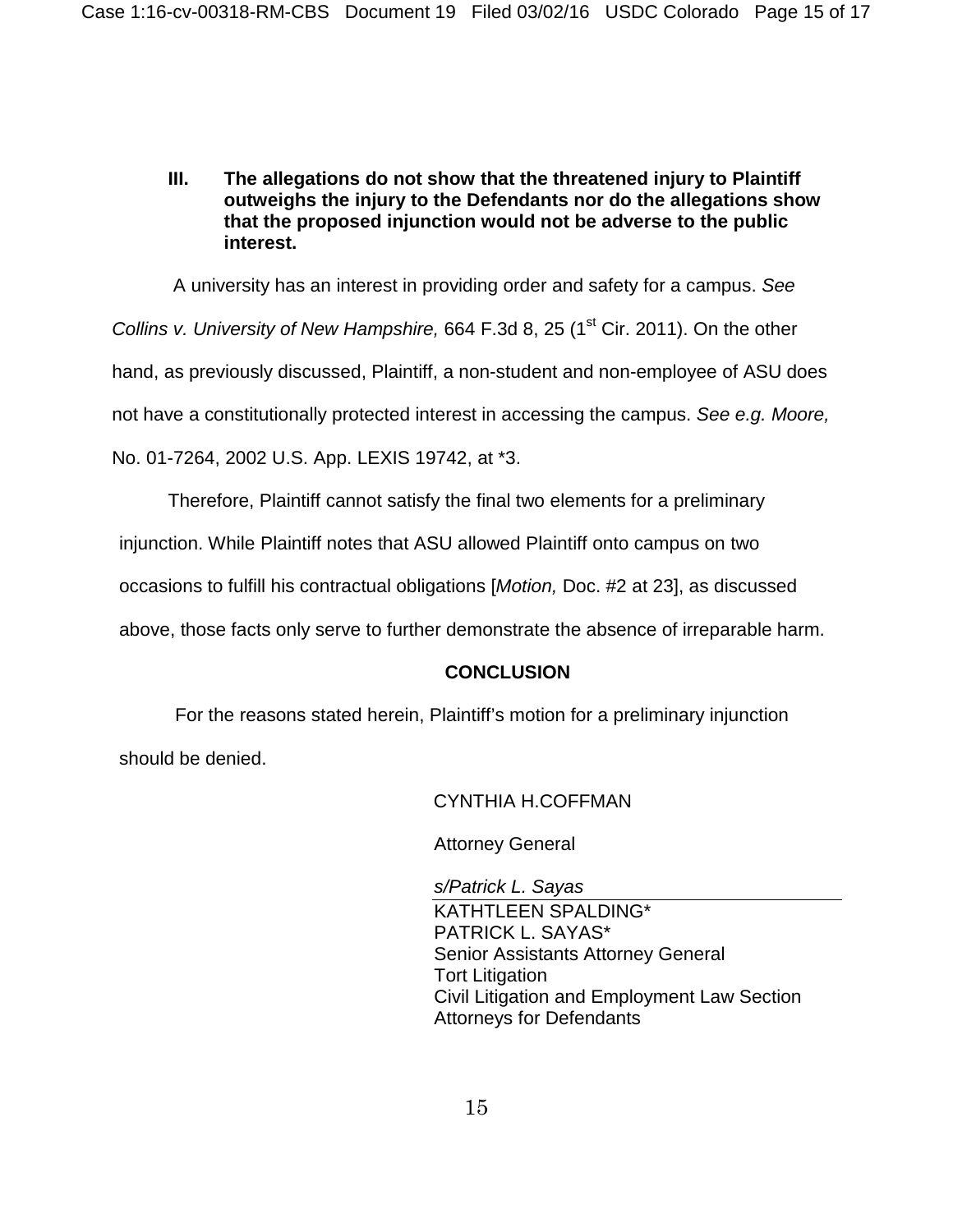1300 Broadway, 10<sup>th</sup> Floor Denver, Colorado 80203 Telephone: 720-508-6633 720-508-6634 FAX: 720-508-6032 E-Mail: [pat.sayas@coag.gov](mailto:pat.sayas@coag.gov) Kit.spalding@coag.gov \*Counsel of Record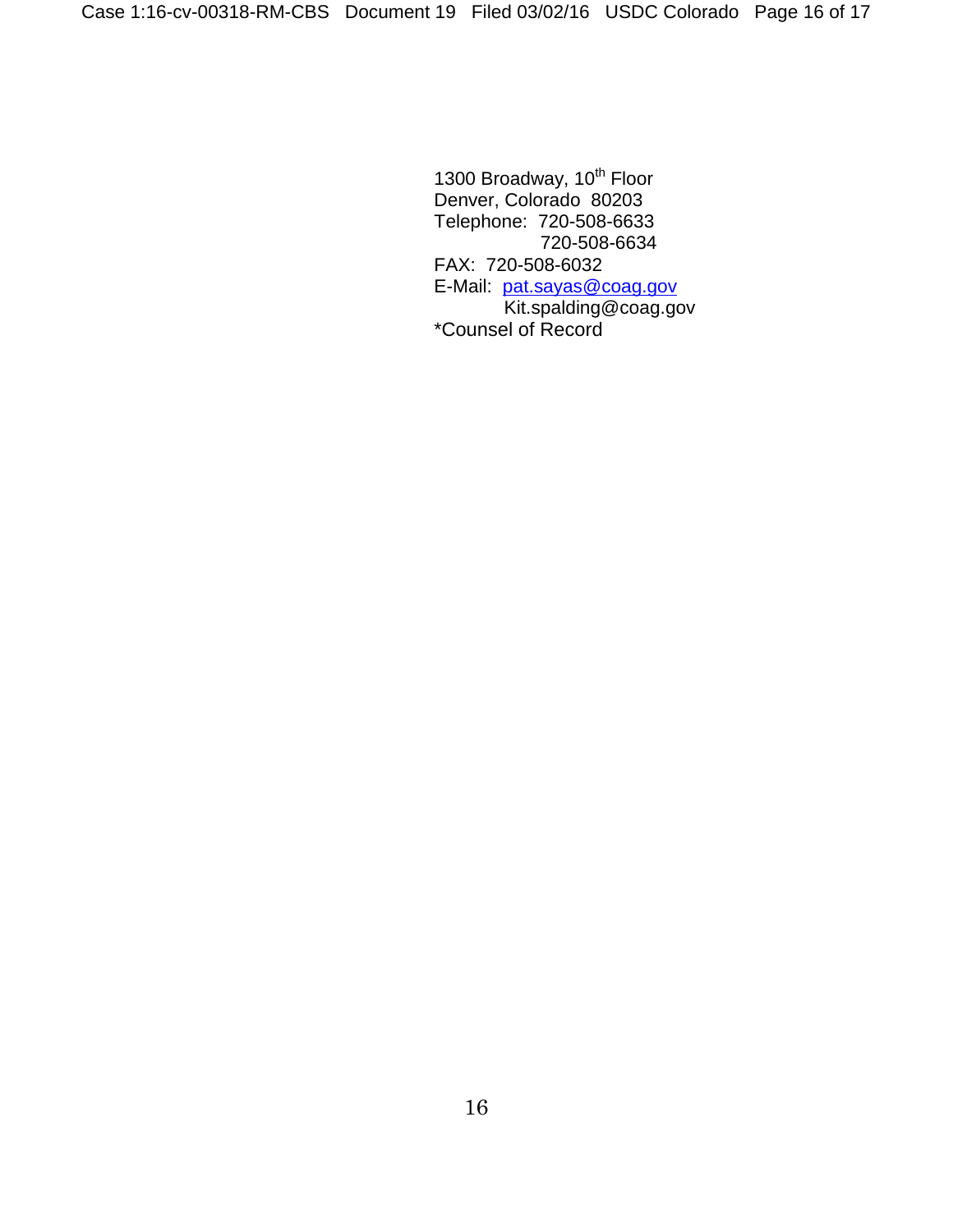# CERTIFICATE OF SERVICE

I certify that I served the foregoing Defendants' Response to Plaintiff's Motion for

Preliminary Injunction [Doc. #2] by e-filing with the CM/ECF system maintained by the

court or by depositing copies of same in the United States mail, first-class postage

prepaid, at Denver, Colorado, this  $2^{nd}$  day of March 2016, addressed as follows:

N. Reid Neureiter Kayla Scroggins Wheeler Trigg O'Donnell L.L.P. 370 Seventeenth Street, Suite 4500 Denver, CO 80202-5647

Mark Silverstein Sara R. Neel American Civil Liberties Union Foundation of Colorado 303 E. 17<sup>th</sup> Avenue, Suite 350 Denver, CO 80203

*s/ Patrick Sayas*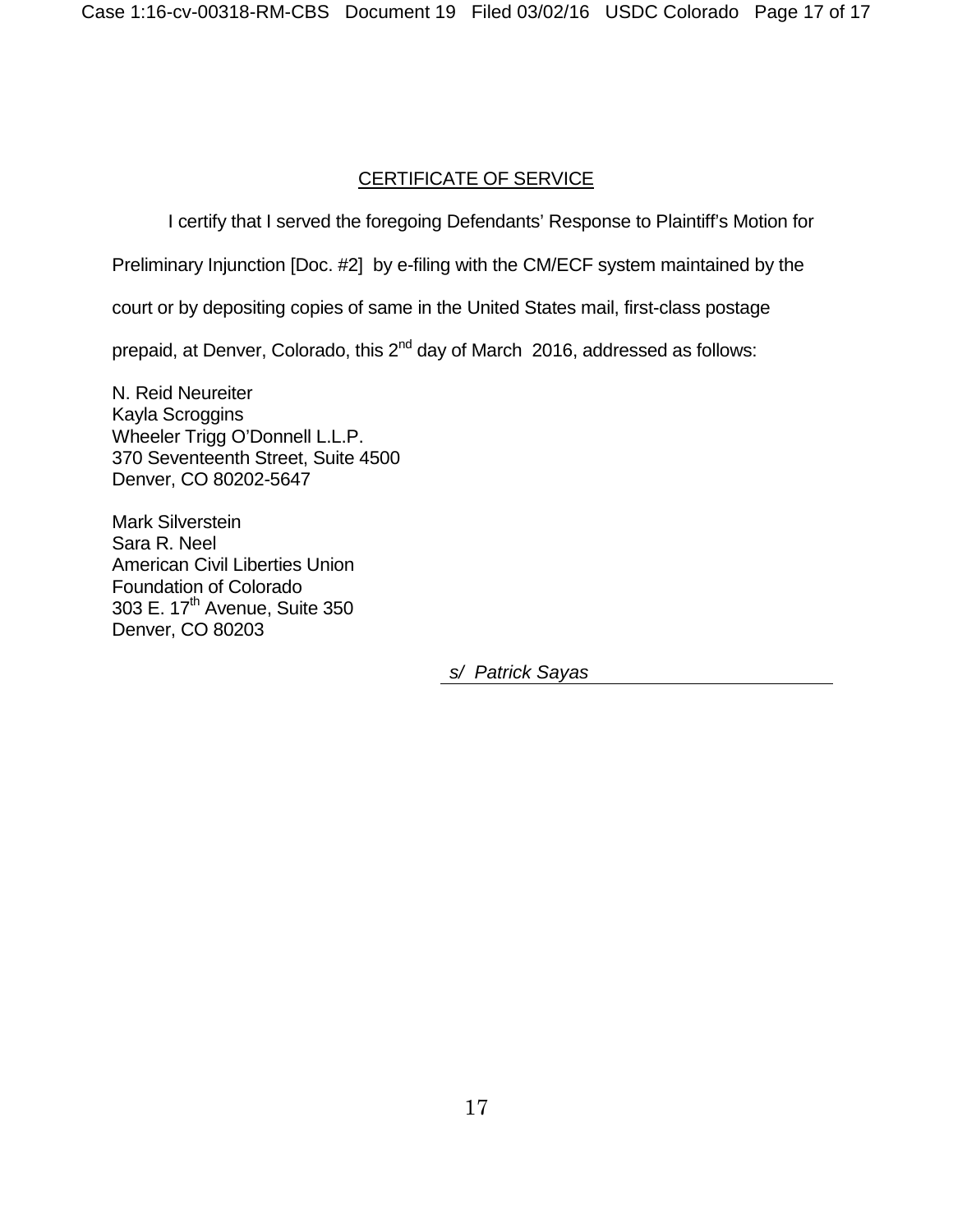#### IN THE UNITED STATES DISTRICT COURT FOR THE DISTRICT OF COLORADO

Civil Action No. 16-cv-00318-RM-CBS

DANIELE LEDONNE,

Plaintiff,

v.

DR. BEVERLEE MCCLURE, in her official capacity as President of Adams State University, and in her individual capacity; and PAUL GROHOWSKI, in his official capacity as Chief of Adams State Police Department, and in his individual capacity

Defendants.

#### AFFIDAVIT OF KURT CARY

I, Kurt Cary, depose and state as follows under oath:

 $-1.$ I am Vice President of Administration and Finance at Adams State

University.

 $2.$ On November 3, 2015, I received an email response from Daniele

Ledonne to my letter providing an appeal meeting.

3. On November 6, 2015, I responded to Mr. Ledonne's email with a letter. A

copy of the letter that I sent to Mr. Ledonne is attached as Exhibit A-1.

| <b>EXHIBIT</b> |  |
|----------------|--|
|                |  |
|                |  |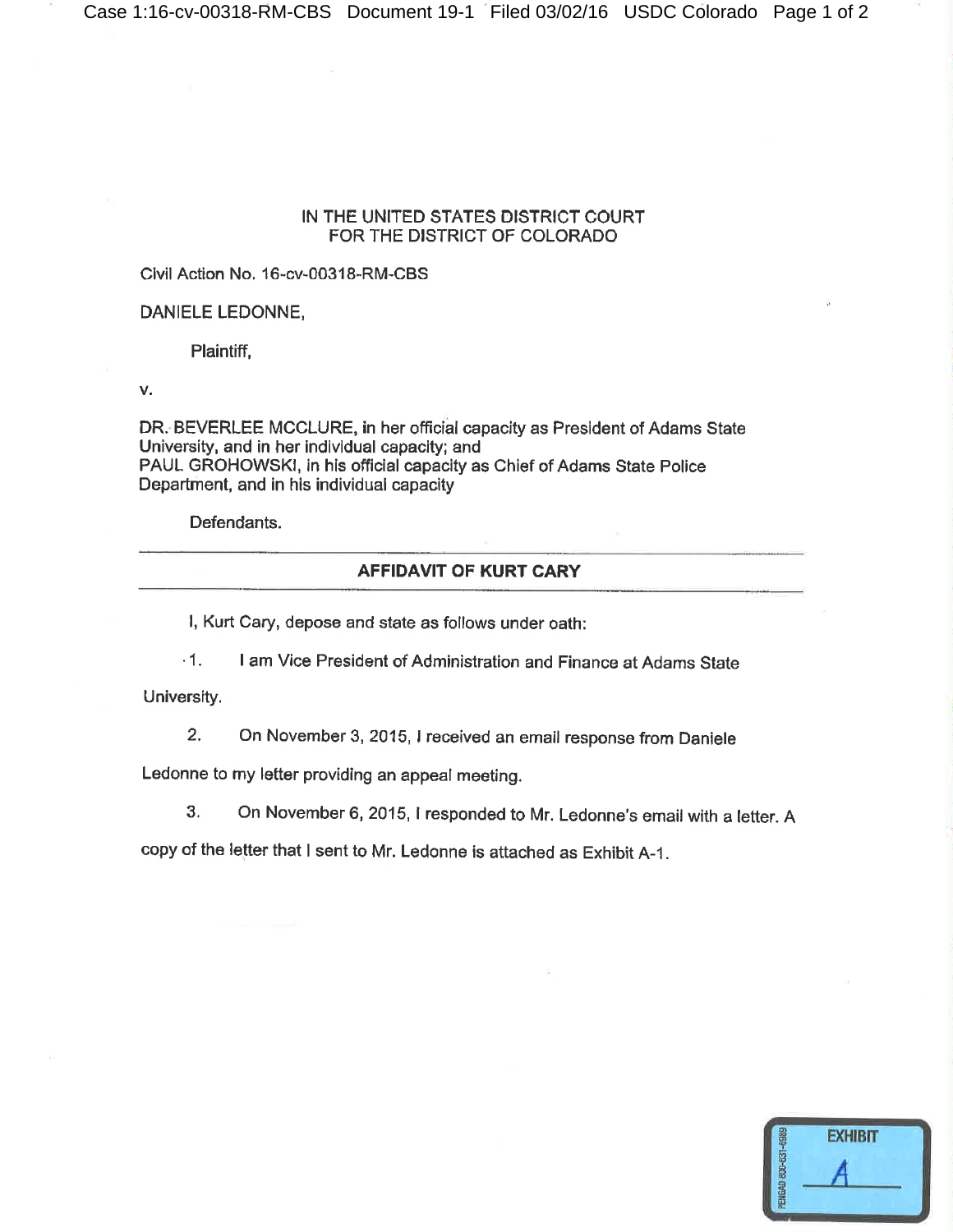FURTHER AFFIANT SAYETH NOT. Kurt Cary

STATE OF COLORADO  $\lambda$  $\cdot$ ) ss. **COUNTY OF ALAMOSA**  $\lambda$ 

SUBSCRIBED AND SWORN TO before me this 29 of Jeb ruarg, 2016, by Kurt Cary

Witness my hand and official seal:

[SEAL]

**Notary Public** 

My commission expires: 10/292016

**TRACY ROGERS** NOTARY PUBLIC **STATE OF COLORADO** NOTARY ID 20044039063 MY COMMISSION EXPIRES OCTOBER 29, 2016

 $\overline{2}$